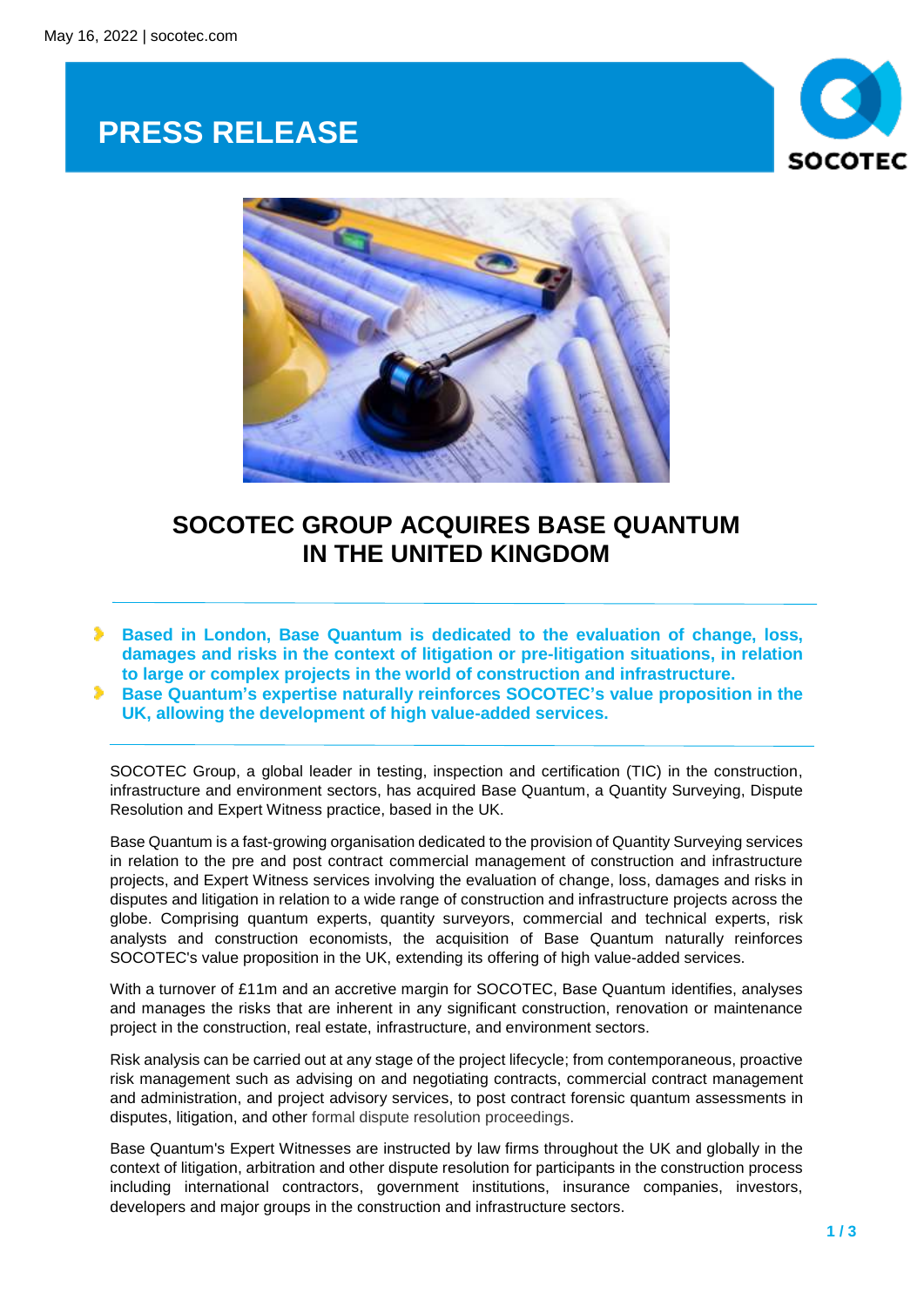

The organisation offers two key service lines:

- Expert Witness services, in relation to the analysis and quantification of change, loss and damages in relation to construction disputes in the transport, marine, oil and gas, building, rail and energy sectors, both in the UK and internationally ('forensic expert witness services', which represent 75% of revenues).
- Quantity Surveying services in relation to construction and infrastructure projects in the UK, at all stages of the construction process ("quantity surveying services" which represent the remaining 25%).

Hervé Montjotin, CEO of the SOCOTEC Group, said: "Any important construction project, coupled with the ageing of our infrastructures and the challenges posed by renovations, represents significant opportunities for risk analysis. Furthermore, the ability to asses and quantify these hazards is key for stakeholders, as economic factors play a significant role in the development of the project."

"Consulting and quantitative analysis are paramount in any large-scale project. A detailed analysis requires a solid understanding of the business (such as an expert engineer in construction) and a capacity for data processing and quantitative risk analysis. This is combined with the growing demand for the need to resolve complex disputes and provide independent advice. Our role as an independent trusted third party is fostered by this additional expertise delivered by Base Quantum.

He added: "The SOCOTEC Group wishes to continue developing its consulting services, quantitative studies and analyses and expert reports in the context of dispute resolution and project advisory in the construction, infrastructure and industry sectors. With 10,000 employees worldwide, the group already has close to 200 experts in those fields in the USA, representing nearly \$70m in revenues developed in this line of services.

Nicolas Detchepare, CEO of SOCOTEC UK (which achieved a turnover of €170m in 2021), added: "The acquisition of Base Quantum reinforces the expertise of SOCOTEC's construction and infrastructure, with the added capacity to analyse our clients' projects and the associated risks (such as delays and costs). It also allows us to support them with litigation matters by offering a combination of engineering, quantified risk analysis and expert witnesses.

"Combining consulting and expert witness with technical expertise allows SOCOTEC UK to hold a unique strategic position in the TIC market, integrating all of the value chain. Beyond the obvious strategic fit, there is also a strong cultural fit between SOCOTEC and Base Quantum, a company marked by the entrepreneurial dynamic embodied by Duncan Hughes-Phillips, who is committed to working with us in the long term."

Duncan Hughes-Phillips, CEO of Base Quantum, commented: "since founding Base, I have been inspired by the individual expertise of my colleagues and the collective capabilities of my team to bring their diverse range of expertise together for the benefit of our clients. Joining with SOCOTEC UK will allow us to build on the reputation that we have engendered in the construction industry to allow us to offer a much wider range of services beyond the traditional quantum services that we have hitherto provided, strengthening our team of quantum analysts, Quantity Surveyors and economists with engineers who are experts in their respective field will enable us to provide the high standard of service that our clients have come to expect across a far broader cross section of the industry. SOCOTEC's culture of using technological advancements to develop new ways of solving the industry's problems will enable us to build on our own methodologies for data analysis, risk management and quantum assessment to provide novel and valuable solutions on the range of complex, high value international projects that we currently work on.

"Every project is different with its own gamut of hazards and complexities and I look forward to bringing the full range of SOCOTEC expertise together where our current expertise on costs, deadlines, quality and performance, can be backed up by the expertise of a core business engineer. Accordingly, Base Quantum, which already achieves 50% of its turnover abroad, will be able to rely on the strong international dimension of the SOCOTEC Group for its future development."